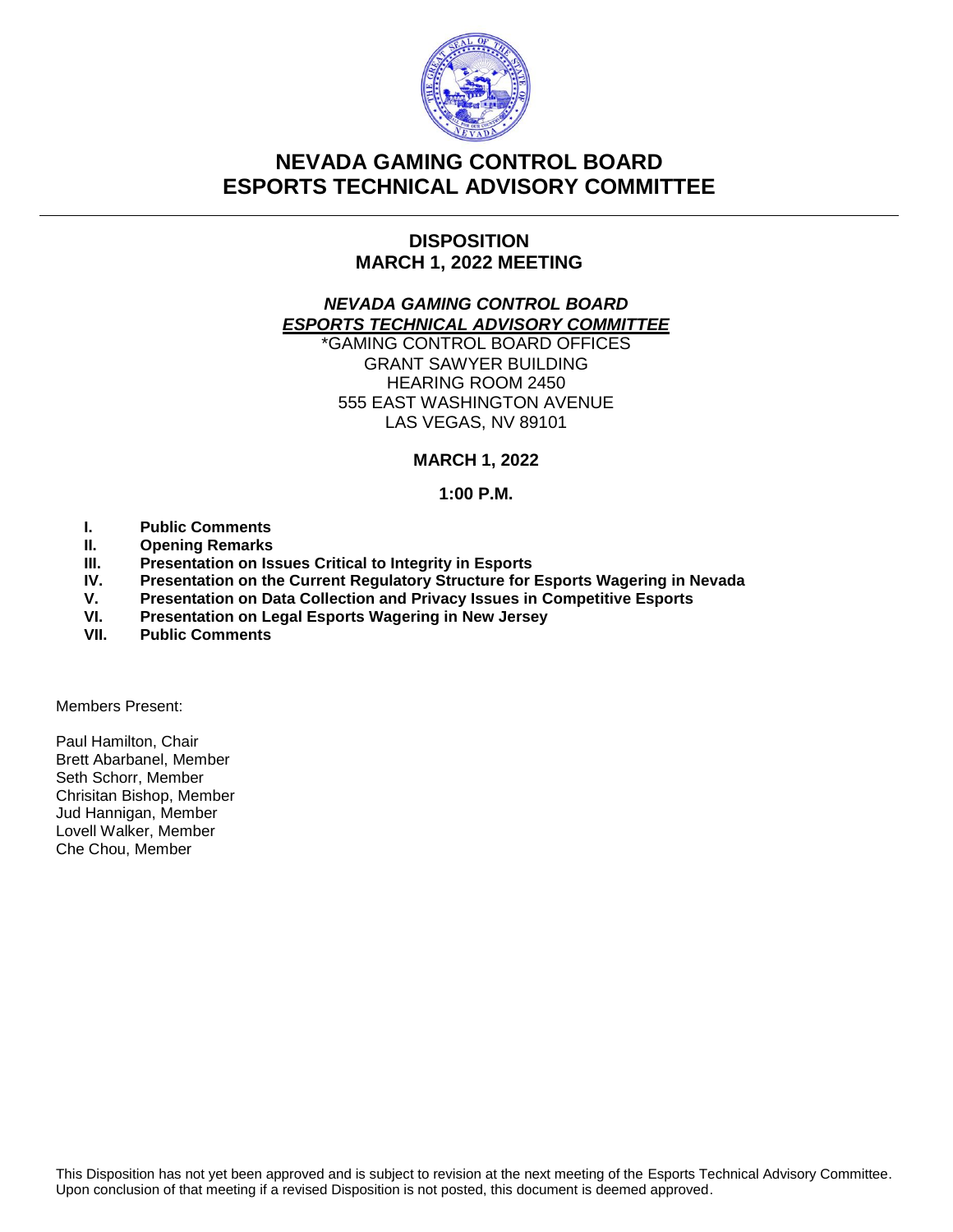#### **MEETING AGENDA**

#### **1:00 P.M.**

**I. PUBLIC COMMENTS:** This public comment agenda item is provided in accordance with NRS 241.020(2)(c)(3) which requires an agenda provide for a period devoted to comments by the general public, if any, and discussion of those comments. No action may be taken upon a matter raised under this item of the agenda until the matter itself has been specifically included on an agenda as an item upon which action will be taken. Comments by the public may be limited to three minutes as a reasonable time, place and manner restriction, but may not be limited based upon viewpoint.

#### **PUBLIC COMMENTS AND DISCUSSION: No comments.**

#### **II. OPENING REMARKS**

**FOR DISCUSSION ONLY:** Remarks by Chair Hamilton and Members of the Esports Technical Advisory Committee.

**DISCUSSION: Each member of the Esports Technical Advisory Committee introduced themselves and made general comments regarding wagering on esports.**

#### **III. PRESENTATION ON ISSUES CRITICAL TO INTEGRITY IN ESPORTS**

**FOR DISCUSSION ONLY:** Presentation by Ian Smith, Commissioner at the Esports Integrity Commission, on current issues related to integrity in epsorts events and competitions.

**DISCUSSION: Ian Smith, Commissioner at the Esports Integrity Commission, made a presentation to the Committee related to issues of integrity in professional esports events and competitions, and discussion was had between Mr. Smith and members of the Committee.**

#### **IV. PRESENTATION ON THE CURRENT REGULATORY STRUCTURE FOR ESPORTS WAGERING IN NEVADA**

**FOR DISCUSSION ONLY:** Presentation by Senior Deputy Attorney General John Michela on the current regulatory structure and the process for approval of wagering on esports events in Nevada.

**DISCUSSION: Senior Deputy Attorney General John Michela made a presentation to the Committee related to the current statutory and regulatory structure related to wagering on esports in Nevada, and discussion was had between Mr. Michela and members of the Committee.**

#### **V. PRESENTATION ON DATA COLLECTION AND PRIVACY ISSUES IN COMPETITIVE ESPORTS**

**FOR DISCUSSION ONLY:** Presentation by Sam McMullen, Founder and Managing Partner of FiveGen, on data collection and privacy issues in competitive esports related to individuals, teams, companies, and intellectual property.

**DISCUSSION: Sam McMullen made a presentation to the Committee related to issues relating to data collection and privacy in esports competitions, and discussion was had between Mr. McMullen and members of the Committee.**

#### **VI. PRESENTATION ON LEGAL ESPORTS WAGERING IN NEW JERSEY**

**FOR DISCUSSION ONLY:** Presentation by the Esports Entertainment Group relating to recent developments in New Jersey relating to esports wagering.

**DISCUSSION: Jeff Cohen made a presentation to the Committee related to regulatory changes in New Jersey related to wagering on esports, and discussion was had between Mr. Cohen and members of the Committee.**